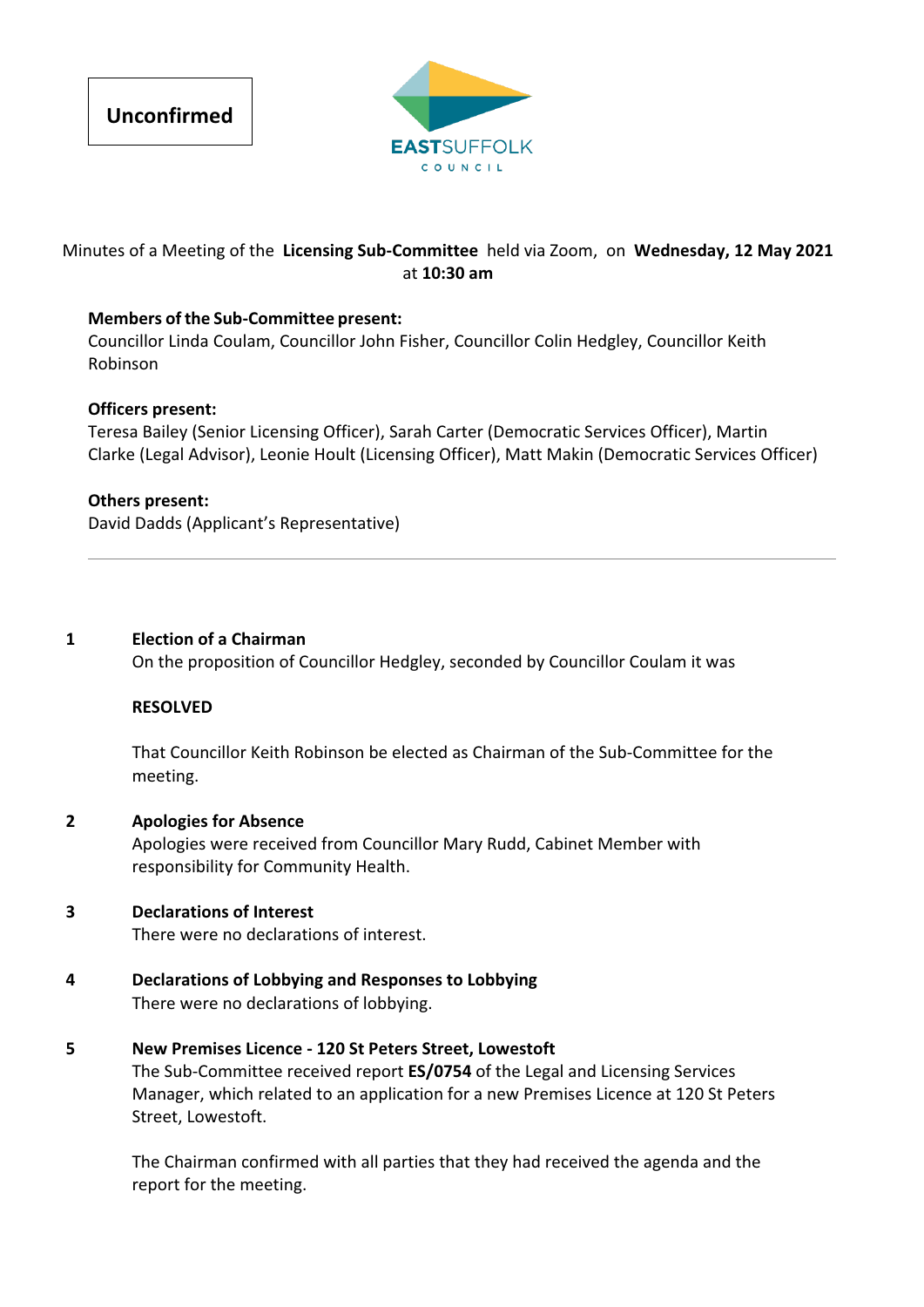The Chairman invited the Licensing Officer to summarise her report.

The Licensing Officer stated that the application was before the Sub‐Committee as one representation against the application had been received from other persons. The representation had made reference to high levels of crime and anti‐social behaviour in the area and considered that the addition of another Premises Licence in the area would increase the likelihood of further issues.

The Sub‐Committee was advised that it was to have regard to the guidance issues under Section 182 of the Licensing Act 2003, the Council's Statement of Licensing Policy and the Human Rights Act 1998 when making its decision.

The Sub‐Committee was asked to determine this application by:

- Granting the application subject to such conditions as are consistent with the operating schedule accompanying the application and any condition which must be included in the licence in accordance with the Licensing Act 2003;
- Granting the application subject to such conditions as are consistent with the operating schedule accompanying the application, modified to such extent as the Sub‐Committee considers appropriate for the promotion of the licensing objectives (for example, by excluding a licensable activity or restricting the hours when a licensable activity can take place), and any condition which must be included in the licence in accordance with the Licensing Act 2003; or
- Rejecting the application.

When announcing its decision, the Sub‐Committee was asked to state its reasons.

It was noted that two late representations had been received in objection to the application. The Legal Advisor informed the Sub‐Committee that it could choose to include these late representation if it so wished.

This advice was challenged by Mr Dadds, the representative for the applicant, who considered that both the legal framework and case law made it clear that these late representations should not be taken into account by the Sub‐Committee when making its decision. Mr Dadds added that the additional written representation made by the objector after the deadline, should only be given weight where it amplifies their original representation.

The Sub‐Committee considered that the additional late representations had been made outside the time limit and that it would be unfair to the applicant to include them when making its decision. The Legal Advisor confirmed to the Sub‐Committee that the additional comments received from the original objector were permitted under Regulation 18 of the Licensing Act 2003.

There being no questions to the Licensing Officer from either the Sub‐Committee, Mr Dadds or the Legal Advisor, the Chairman invited Mr Dadds to present the applicant's case.

Mr Dadds considered the objection to be a trade objector from a neighbouring business. Mr Dadds said that he had previously written to Licensing officers to advise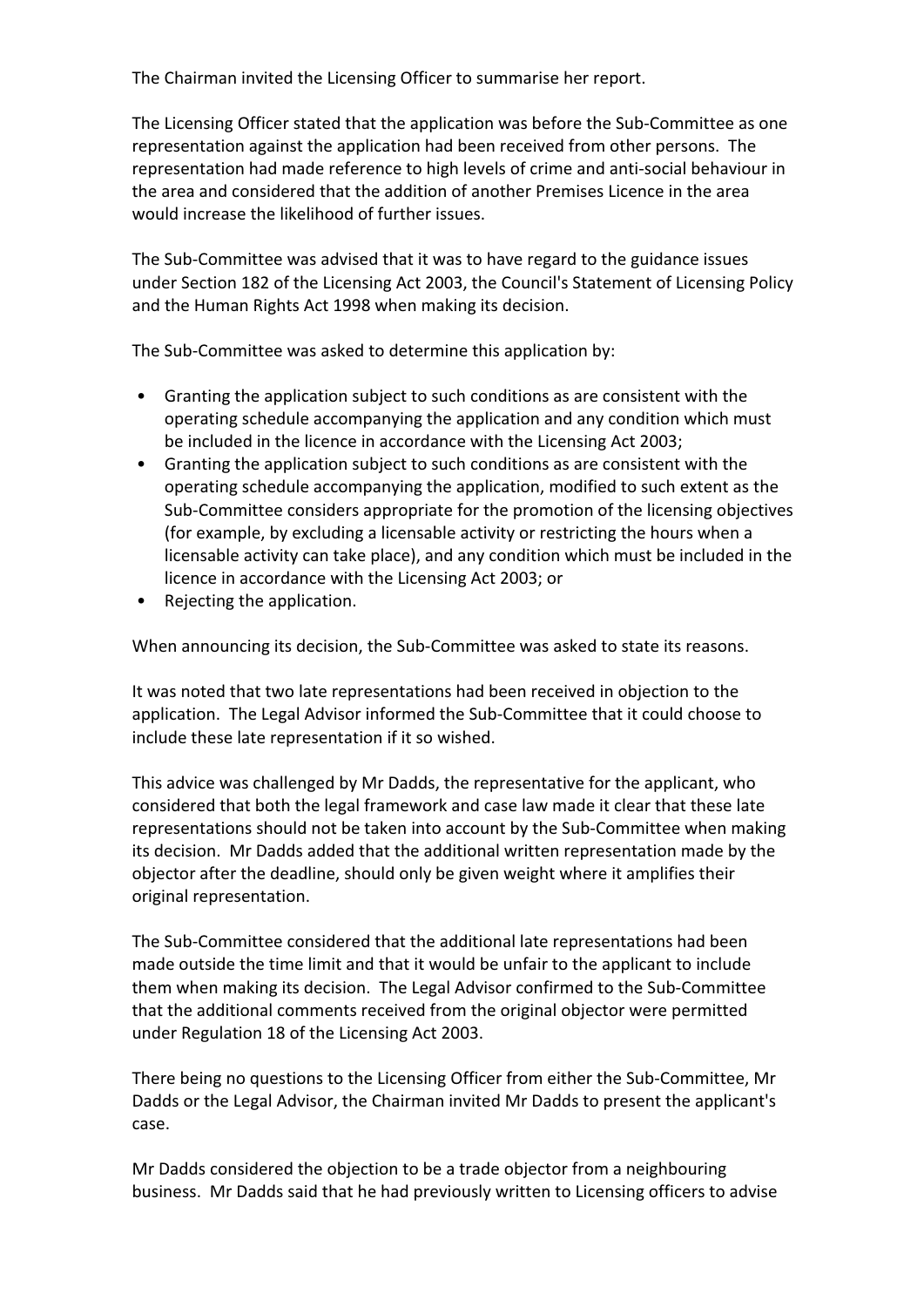of this and that therefore the objection had not merit and little to no weight, but that officers had delegated to not accept this position and request that a Licensing Sub‐ Committee determine the application.

The Sub‐Committee was requested by Mr Dadds to either determine that the objection was vexatious and was not corroborated by any evidence, or that if it accepted the objection to give it little or no weight when making its decision. Mr Dadds added that case law was clear that little or no weight should be attached to the statement as the objector was not present at the meeting to represent themselves.

Mr Dadds reiterated that there was no primary evidence, statement of truth or Police support to back up the objection made, and that no objections had been made by local residents or relevant parties such as the Ward Member, licensing authority, Environmental Health or Trading Standards.

Mr Dadds said a lack of representation from these parties should be given appropriate weight by the Sub-Committee when making its decision. Mr Dadds highlighted that the Police would have been duty bound to make a representation if they considered the licensing objectives would be undermined by the granting of this licence.

Mr Dadds considered the application to be a reasonable one with appropriate controls in place. He was of the view that the Sub‐Committee should either grant the licence if it considers the objection to be a trade objection, or if accepting the objection note that the objector had chosen not to attend the hearing and that no objections had been received from other parties.

The Chairman invited questions to Mr Dadds.

Mr Dadds confirmed that the premises would be a convenience store selling a range of products. The applicant was refurbishing the property to bring into back into use and Mr Dadds considered the store would provide healthy competition in the area.

Mr Dadds confirmed that the applicant was familiar with the area and had taken a commercial decision to invest in the premises. Mr Dadds added that the applicant had other licensed premises where no issues had been raised.

Mr Dadds, in response to a question regarding the use of the living space above the premises, considered this question was not relevant to the application and, in any event, was not aware of the applicant's intention for this living space.

In response to a question from the Legal Advisor, the Licensing Officer said she was not aware that the applicant was using the premises as their home address.

The Chairman invited all parties present to sum up. Both the Licensing Officer and Mr Dadds advised that they had nothing further to add.

The Sub‐Committee retired with the Legal Advisor and the Democratic Services Officer to make its decision.

On the Sub‐Committee's return, the Chairman read out the following decision notice: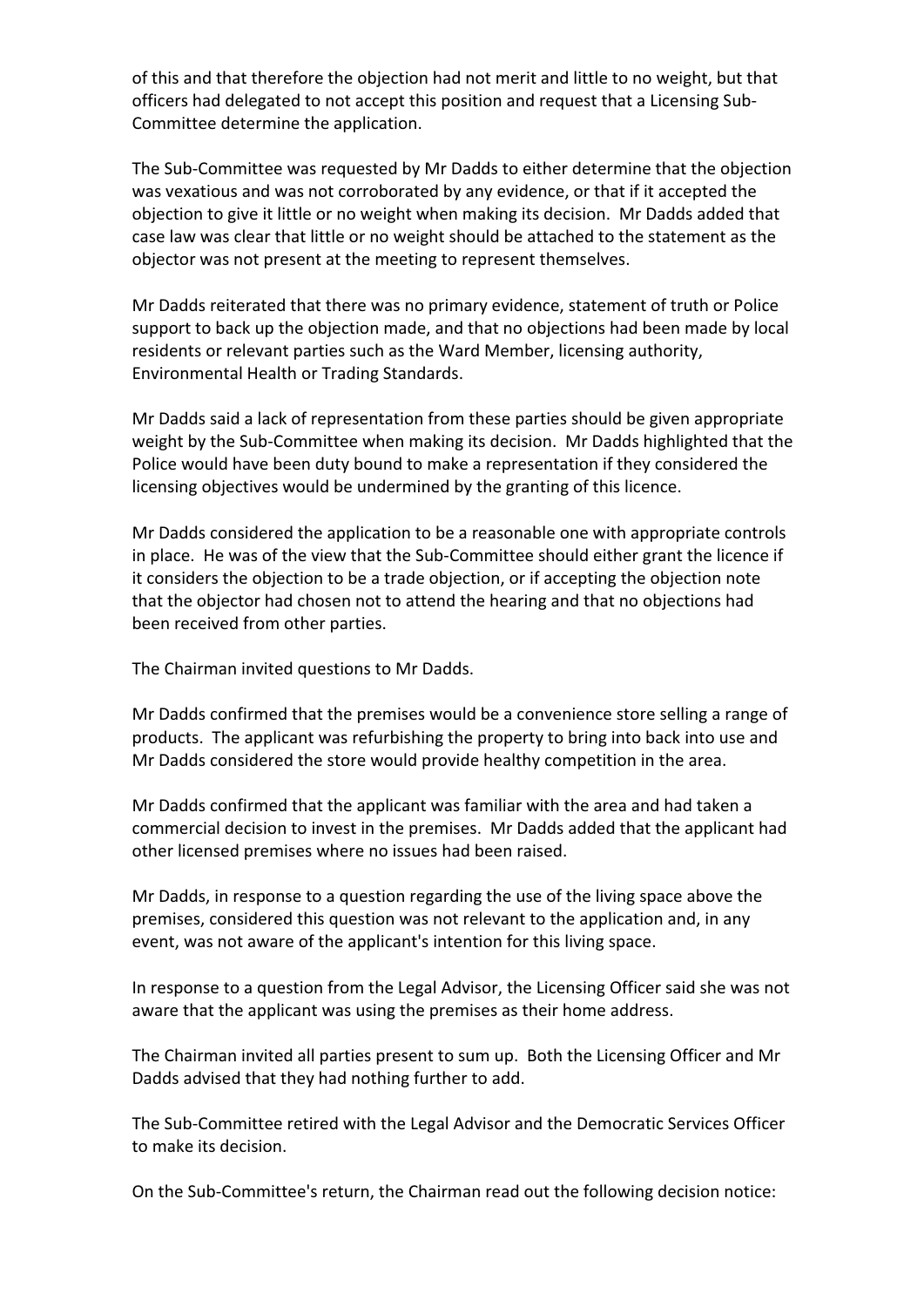*"Mr Rajendran Rajmoan has applied for a premises licence at a convenience store located at 120 St Peters Street, Lowestoft, NR32 1UD, which would allow the sale of alcohol and late‐night refreshments for consumption off the premises.*

*This Sub‐Committee has been held as one representation was received against the application.*

*In arriving at this decision, the Sub‐Committee has taken into consideration the oral and written representations submitted by all parties, the guidance under Section 182 of the Licensing Act 2003 and the Council's Statement of Licensing Policy. The Licensing Officer's report also drew the Sub‐Committee's attention to its obligations under the Human Rights Act 1998.*

*The Sub‐Committee heard from the Council's Licensing Officer, Ms Hoult, and, on behalf of the applicant, from Mr Dadds, the applicant's representative. There was no attendance from the objector who had made the relevant representations. The Sub‐ Committee also considered the written representations submitted by the same objector on 10 May 2021.*

*The Sub‐Committee declined the written representations from other objectors, as they were received so late that it was considered that it would be unfair to the applicant to accept them. Therefore, these representations were not taken into account when the Sub‐Committee was making its decision.*

*The Sub‐Committee noted that no representations had been received from any responsible authorities.*

*All parties present at the Hearing were permitted to ask questions of their counterparts throughout the Hearing. The objector was not present at the Hearing.*

## *The Applicant's submission*

*The applicant submitted that he was an experienced operator of licensed premises and no concerns had been raised in relation to his other premises. The applicant also submitted that the objector was a trade objector and therefore his representation should be deemed vexatious.*

*In addition, the applicant drew the Sub‐Committee's attention to paragraph 9.12 of the statutory guidance and the fact that the Police, as a responsible body, had declined to make any representations in this matter.*

*The applicant proposed conditions in his application (set out in the Licensing Officer's report) to deal with any concerns that the Sub‐Committee may have regarding the licensing objectives.*

#### *The Objectors' submissions*